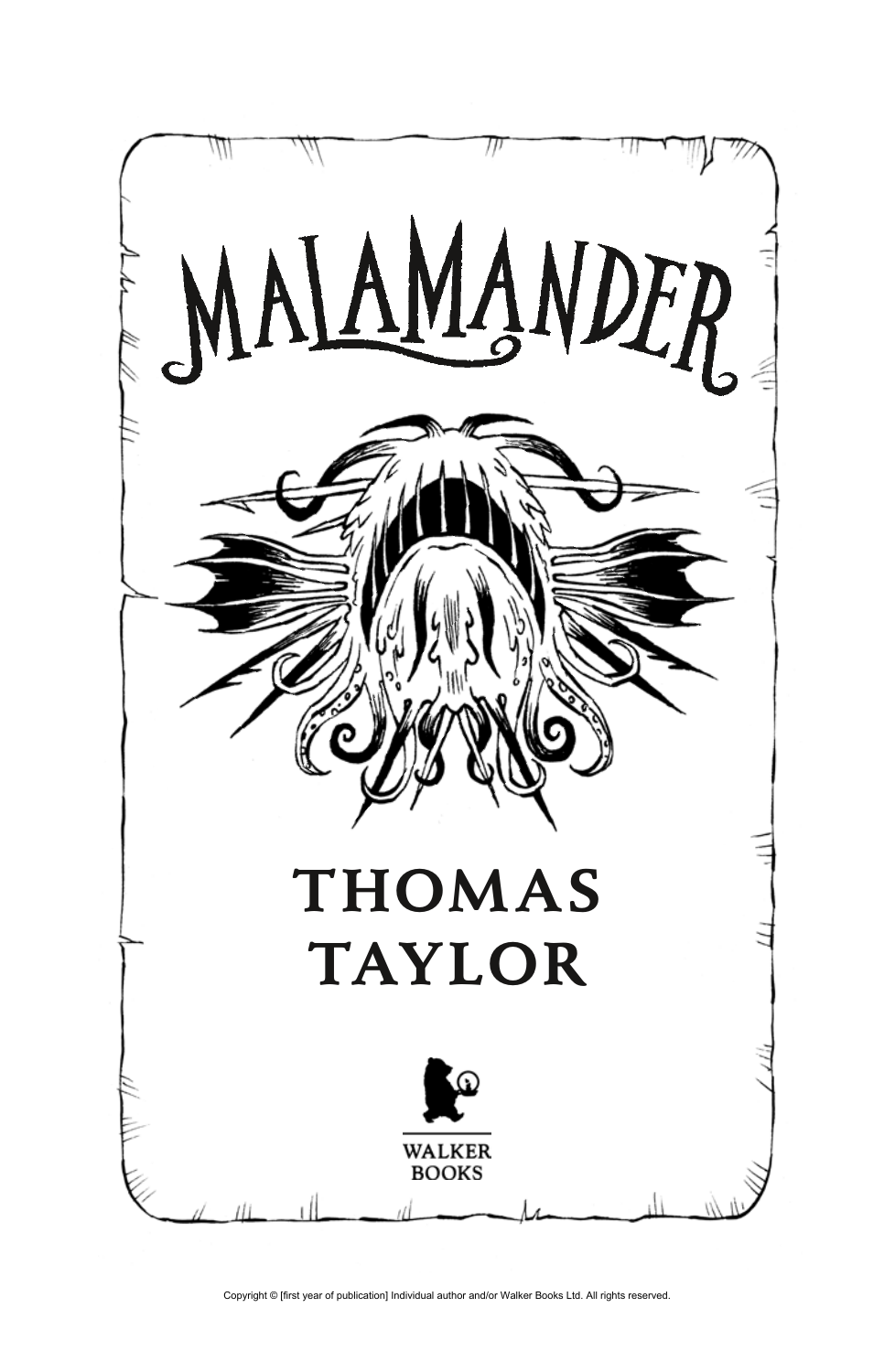This is a work of fiction. Names, characters, places and incidents are either the product of the author's imagination or, if real, used fictitiously. All statements, activities, stunts, descriptions, information and material of any other kind contained herein are included for entertainment purposes only and should not be relied on for accuracy or replicated as they may result in injury.

> First published 2019 by Walker Books Ltd 87 Vauxhall Walk, London SE11 5HJ

> > 2 4 6 8 10 9 7 5 3 1

Text and interior illustrations © 2019 Thomas Taylor Cover illustrations © 2019 George Ermos

The right of Thomas Taylor to be identified as author of this work has been asserted by him in accordance with the Copyright, Designs and Patents Act 1988

This book has been typeset in Stempel Schneider

Printed and bound by CPI Group (UK) Ltd, Croydon CR0 4YY

All rights reserved. No part of this book may be reproduced, transmitted or stored in an information retrieval system in any form or by any means, graphic, electronic or mechanical, including photocopying, taping and recording, without prior written permission from the publisher.

British Library Cataloguing in Publication Data: a catalogue record for this book is available from the British Library

ISBN 978-1-4063-8628-8

www.walker.co.uk

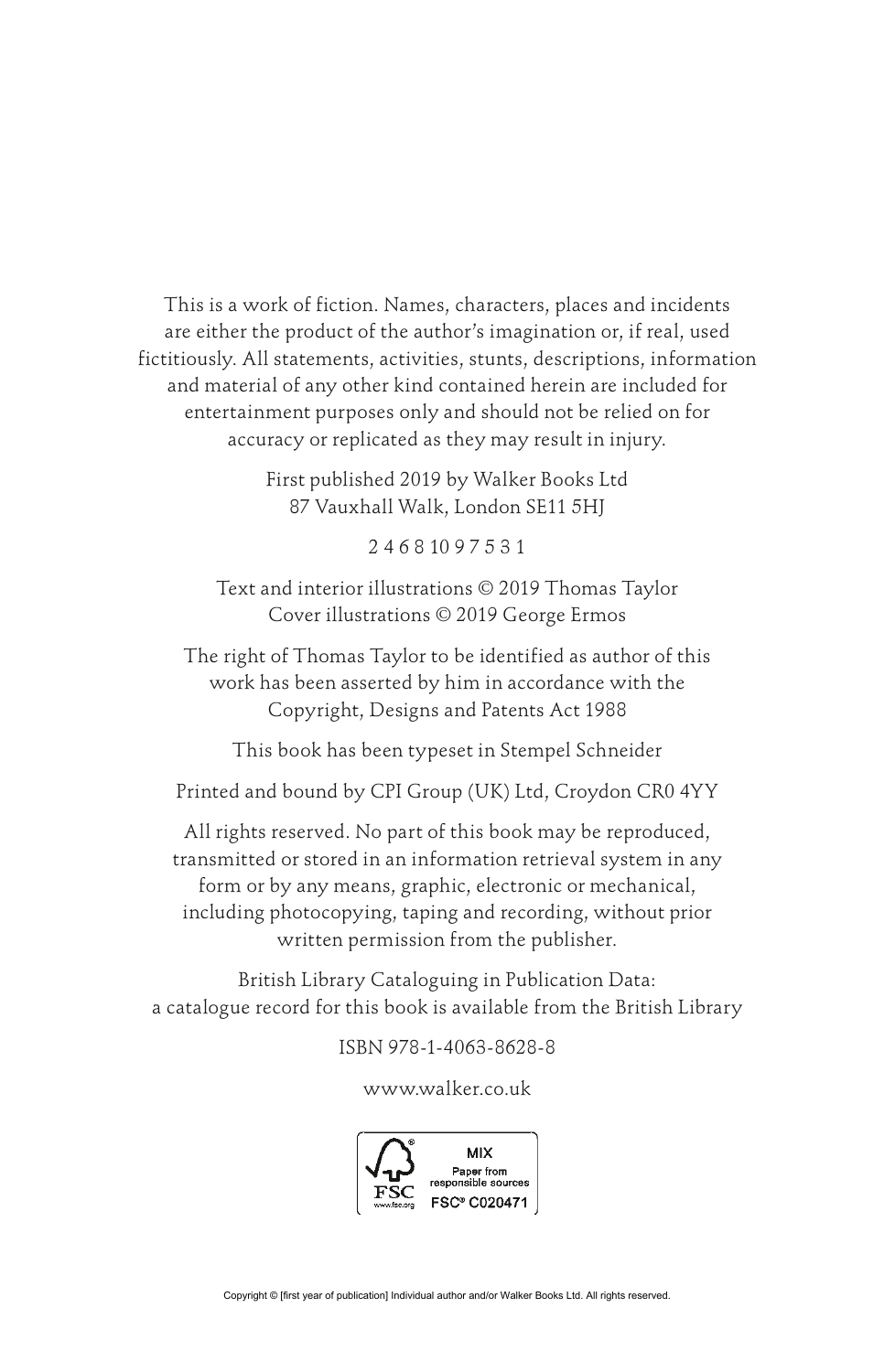

*For Celia T.T.*

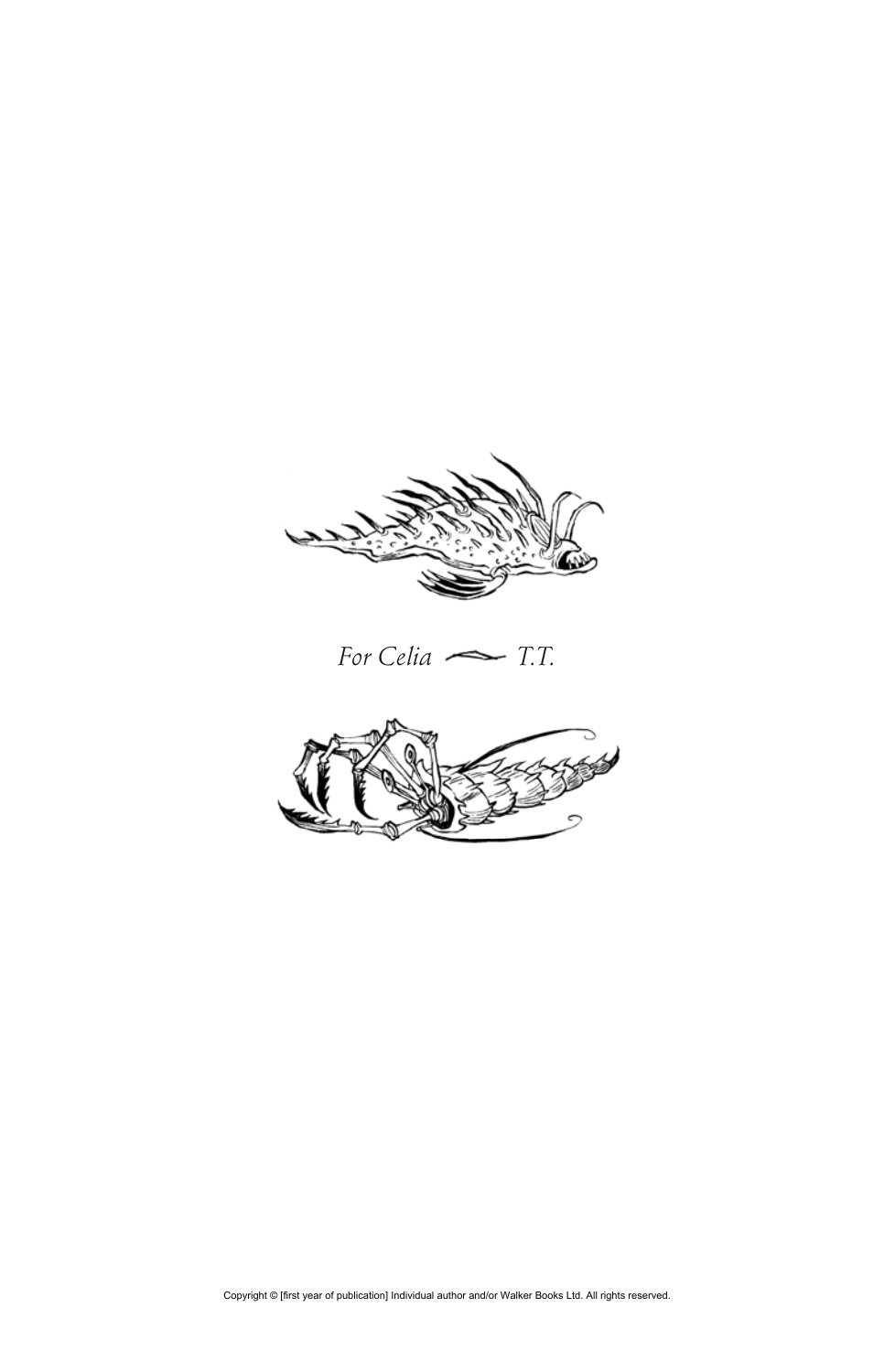

## **Eerie-on-Sea**

**YOU'VE PROBABLY BEEN TO EERIE-ON-SEA,** without ever knowing it.

When you came, it would have been summer. There would have been ice cream and deckchairs and a seagull that pinched your chips. You probably poked about in the rock pools with your mum, while your dad found that funny shell. Remember? And I bet that when you got in the car to drive home, you looked up at the words CHEERIE-on-SEA – written in light-bulb letters over the pier – and got ready to forget all about your day at the seaside.

It's that kind of place.

In the summer.



Copyright © Ifirst year of publication] Individual author and/or Walker Books Ltd. All rights reserved.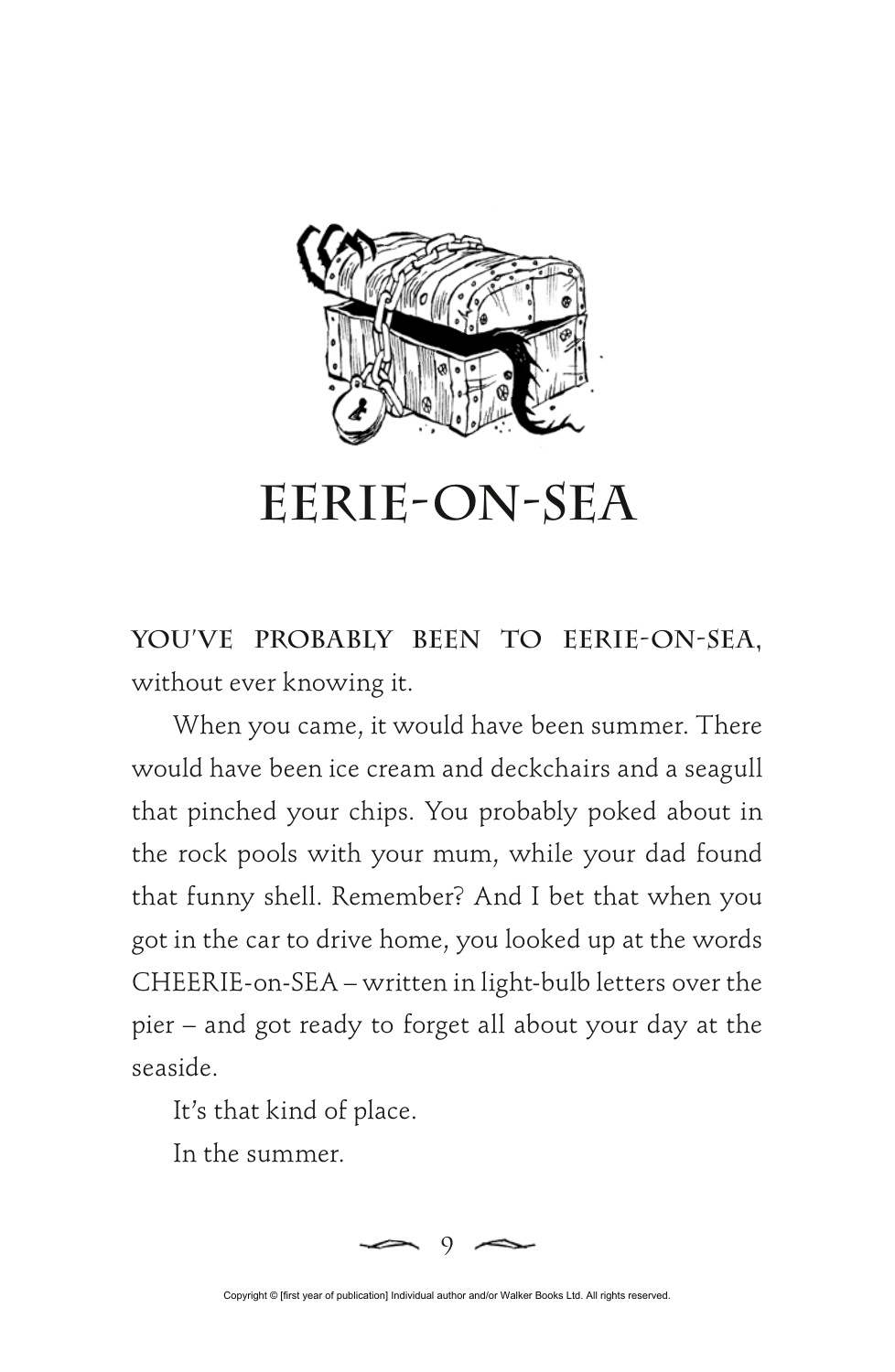But you should try being here when the first winter storms blow in, when the letters "C" and "H" blow off the pier, as they always do in November. When sea mist drifts up the streets like vast ghostly tentacles, and saltwater spray rattles the windows of the Grand Nautilus Hotel. Few people visit Eerie-on-Sea then. Even the locals keep off the beach when darkness falls and the wind howls around Maw Rocks and the wreck of the battleship *Leviathan*, where even now some swear they have seen the unctuous malamander creep.

But you probably don't believe in the malamander. You maybe think there's no way a fish-man can be real. And that's fine. Stick to your ice cream and deckchairs. This story probably isn't for you anyway. In fact, do yourself a favour and stop reading now. Close this book and lock it in an old tin box. Wrap the box in a heavy chain and throw it off the pier. Forget you ever heard of Eerie-on-Sea. Go back to your normal life – grow up, get married, start a family. And when your children can walk, take them for a day at the seaside too. In the summer, of course. Stroll on the beach, and find a funny shell of your own. Reach down and pick it up. Only, it's stuck to something…

Stuck to an old tin box.



Copyright © [first year of publication] Individual author and/or Walker Books Ltd. All rights reserved.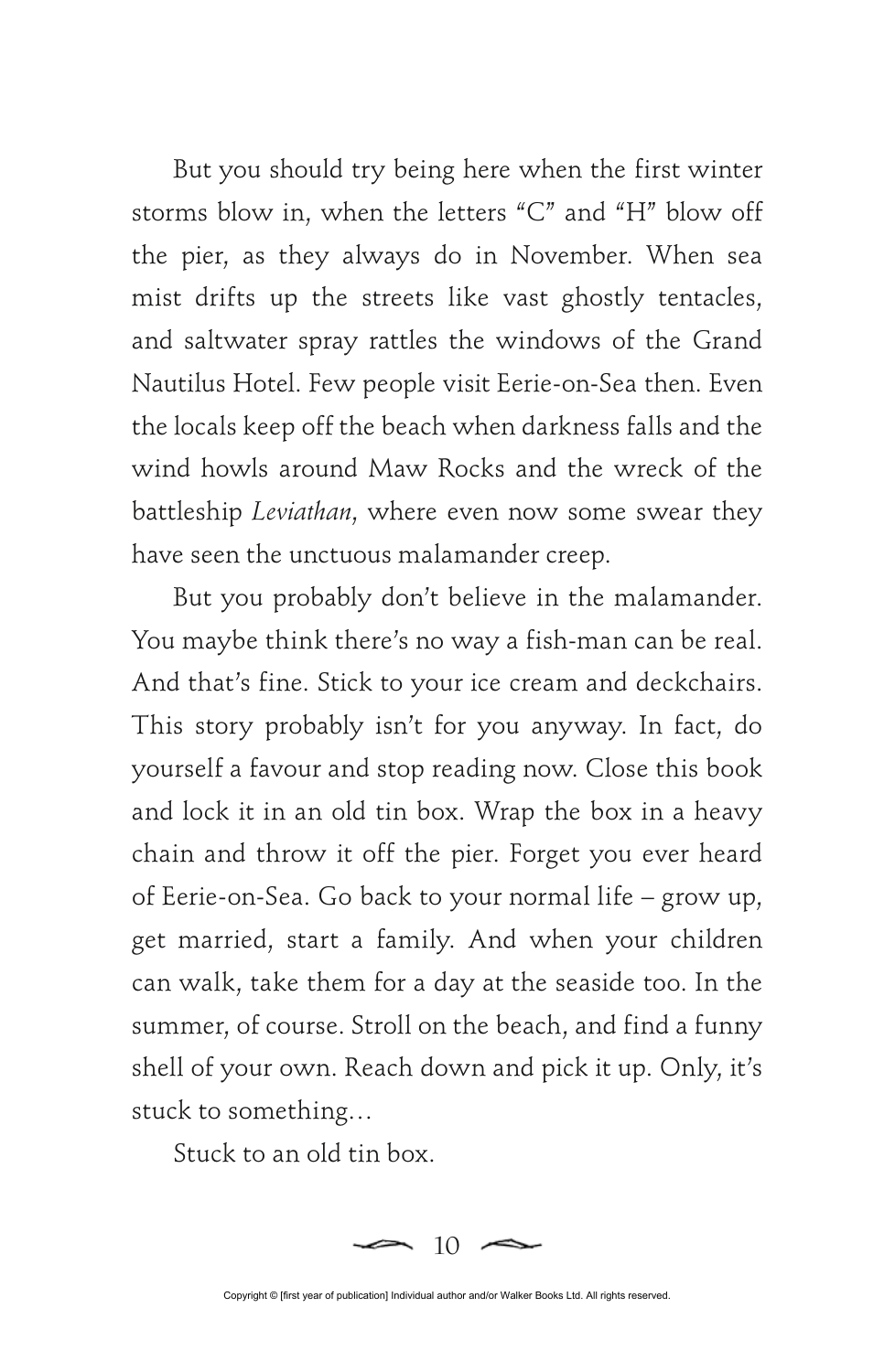The lock has been torn off and the chain is gone. Can the sea do that? You open the box, and find …

… that it's empty.

Nothing but barnacles and seaweed, and something else. Something like … *slime*?

You hear a sound behind you – a sound like footsteps, coming closer. Like slimy, flippery footsteps *coming closer.*

You turn around.

What do you see?

Really?

Well, maybe this story *is* for you, after all.

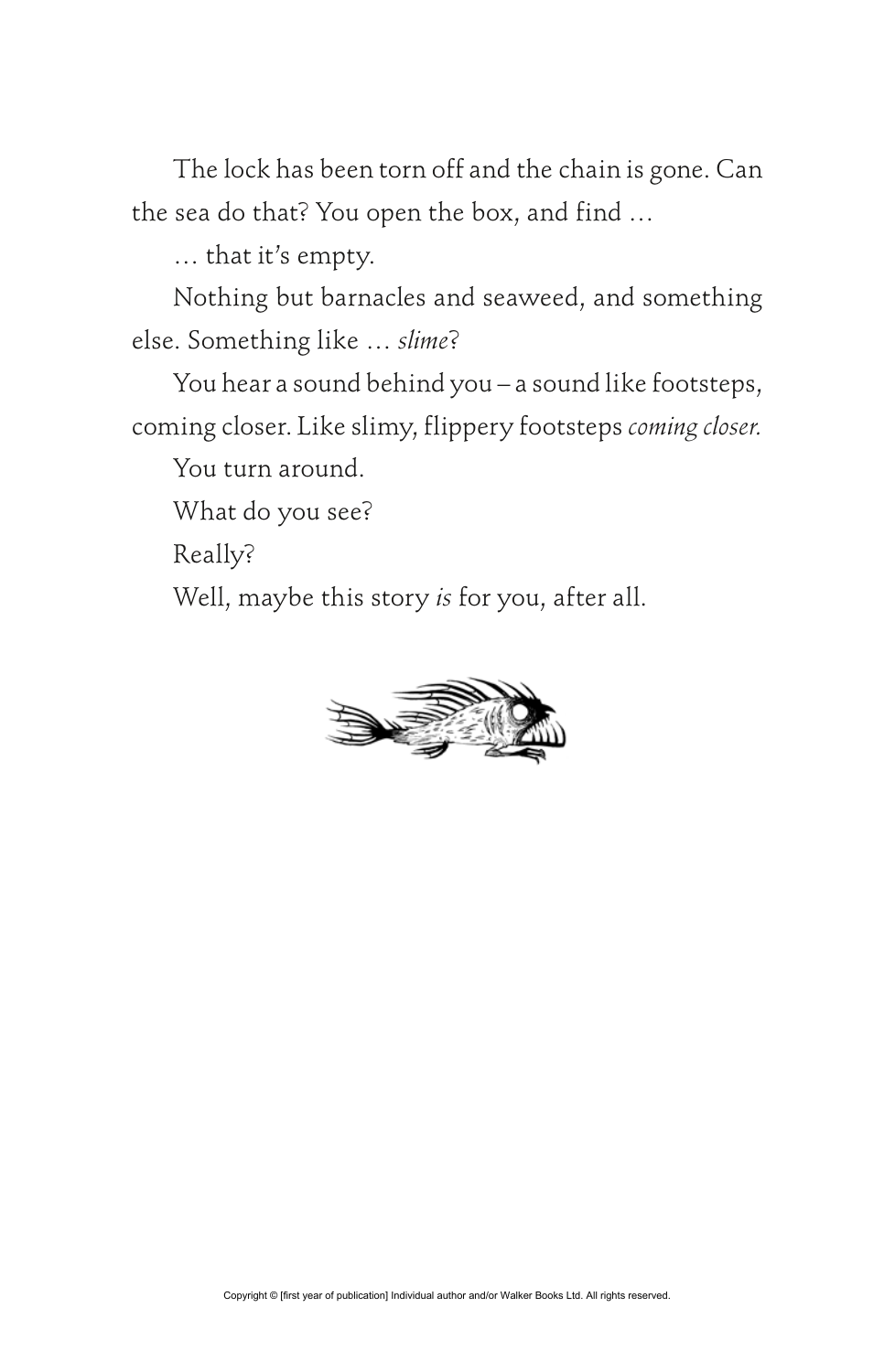

## **The Grand Nautilus Hotel**

**MY NAME'S HERBERT LEMON,** by the way. But most people call me Herbie. I'm the Lost-and-Founder at the Grand Nautilus Hotel, as you can see from my cap. Someone once told me that most hotels don't have a Lost-and-Founder, but that can't be right. What do they do with all the lost stuff then? And how do the people who've lost it get it back?

I'm a bit young for such an important job, I suppose, but Lady Kraken herself – the owner of the hotel – gave it to me. Even Mr Mollusc, the hotel manager, can't argue with that. He'd like to, of course – he hates anything in the hotel that doesn't make money. If he'd had his way, the Lost-and-Foundery would have been shut down as



Copyright © [first year of publication] Individual author and/or Walker Books Ltd. All rights reserved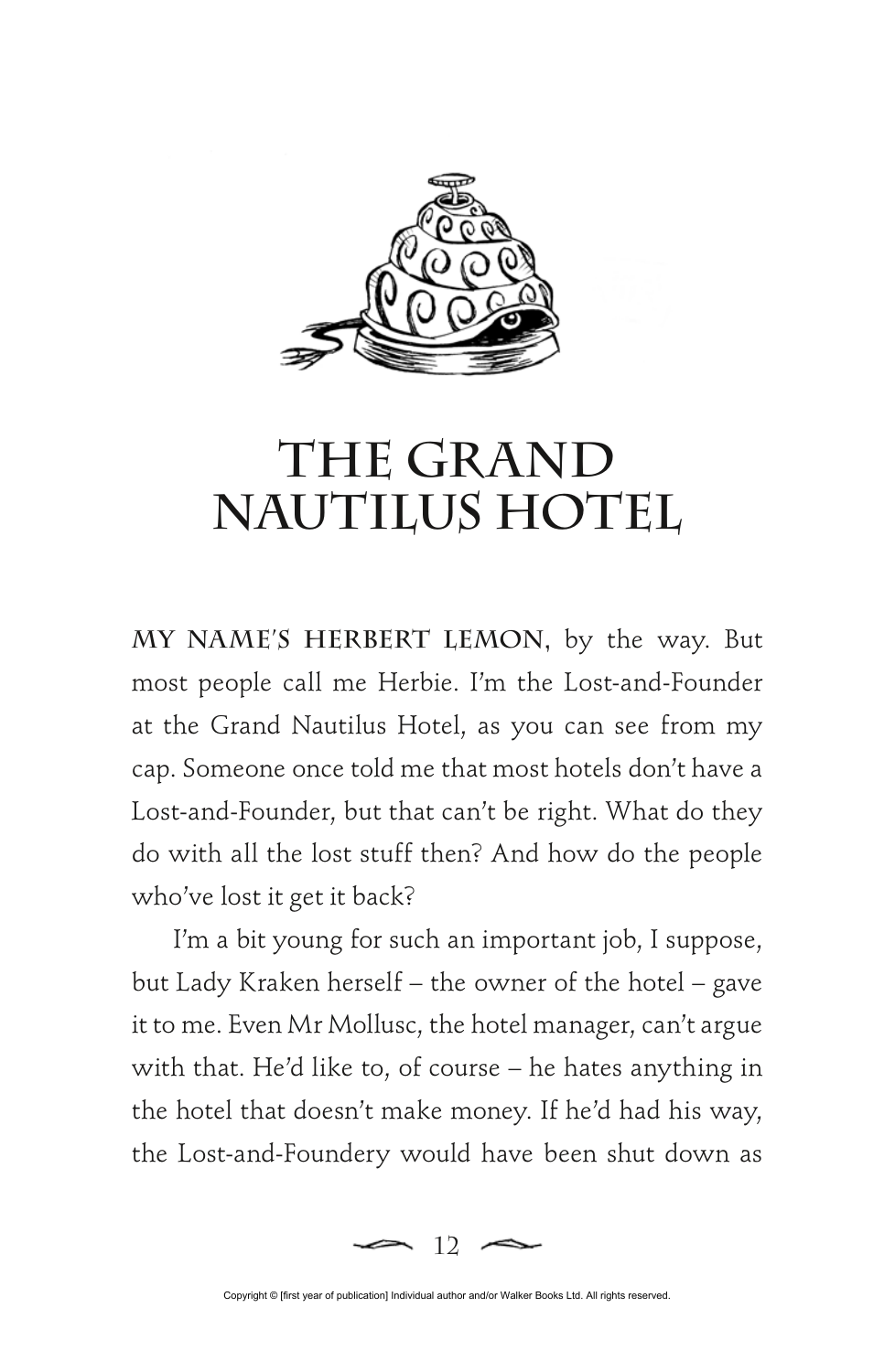soon as he became manager, and my little cubbyhole in the reception lobby boarded up for good. And if that had happened, I'd never have met the girl.

The girl I found scrambling through my window. The girl who said, "Hide me!"

## **SHAHE**

"Hide me!"

I look her up and down. Well, mostly up, because she's got herself stuck on the window latch, and the cellar windows are near the ceiling. If she's a burglar, she's not a very good one.

"Please!"

I get her unstuck, although that means nearly being squashed as she tumbles inside. It's snowing, so a whole lot of winter comes in through the window too.

We get to our feet and now I'm face to face with her: a girl in a ratty pullover with a woolly bobble hat over a mass of curly hair. She looks like she's about to speak, but stops at the sound of raised voices up above. Raised voices that are getting closer. The girl opens her eyes wide with panic.

"In here!" I whisper, and pull her over to a large travel trunk that's been in the Lost-and-Foundery, unclaimed,

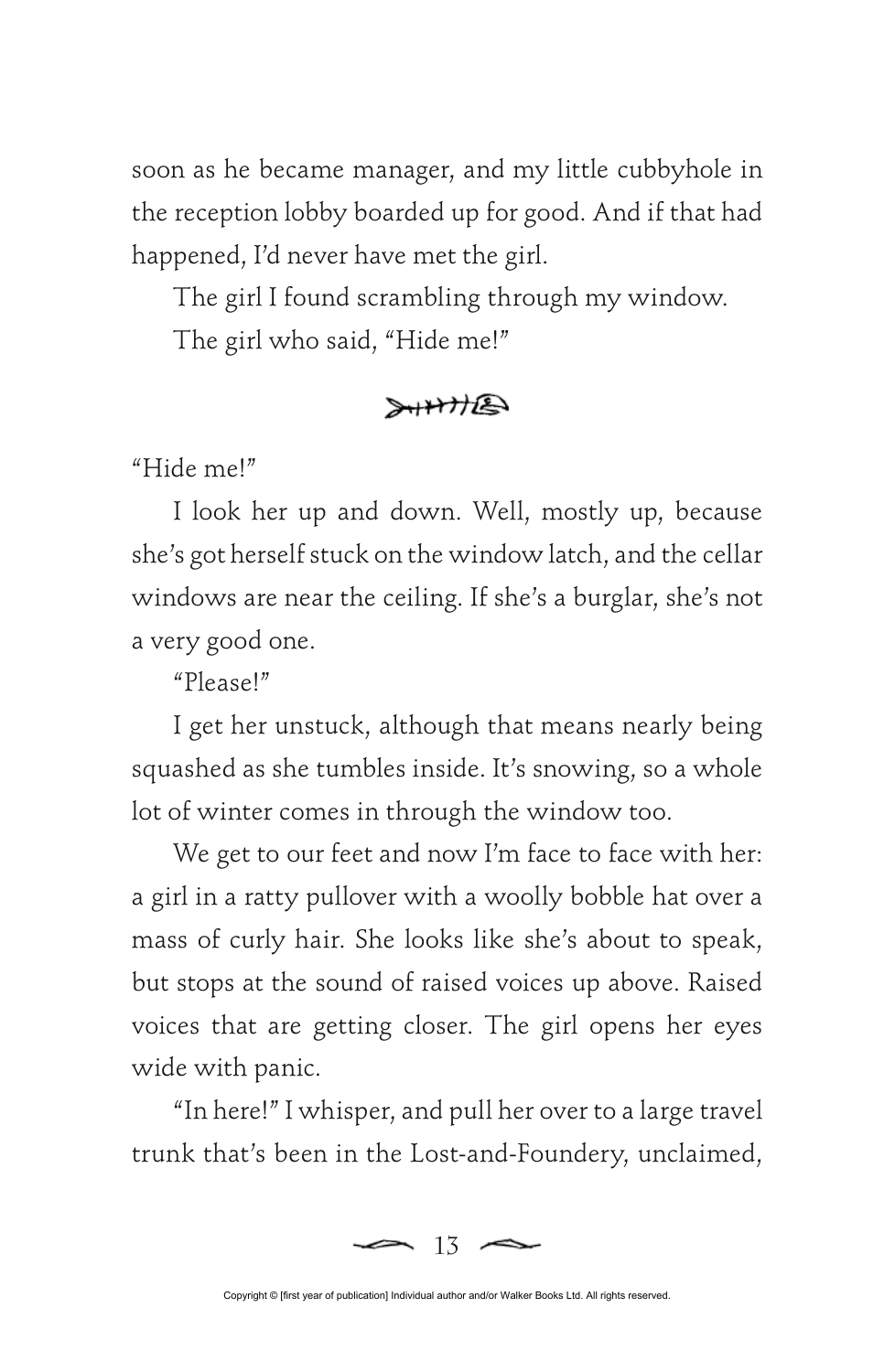for decades. Before she can say anything, I shove her inside and close the lid.

The voices are right up at my cubbyhole now – the whining, wheedling sound of Mr Mollusc trying to deal with someone difficult. I grab a few lost bags, brollies and bits, dump them on top of the trunk and hope they look as if they've been there for years. Then the bell on my counter, the one people ring when they want my attention, starts *ting-ting-ting*-ing like crazy. I straighten my cap, run up the steps to my cubbyhole and turn on my how-may-I-help-you? face, as if nothing strange has just happened at all.

Mr Mollusc is the first person I see, trying to smooth his hair over his bald patch.

"I'm sure it's a misunderstanding," he's spluttering to someone. "If you would just allow me to make enquiries…"

The someone he is talking to is unlike anyone I've ever seen before. It's a man in a long black sailor's coat that's sodden with water. He looms over the desk like a crooked monolith, his face a dismal crag, his eyes hidden beneath the peak of a ruined captain's cap. With one stiff finger he is jabbing the button of my bell like he's stabbing it with a knife. He stops when I arrive

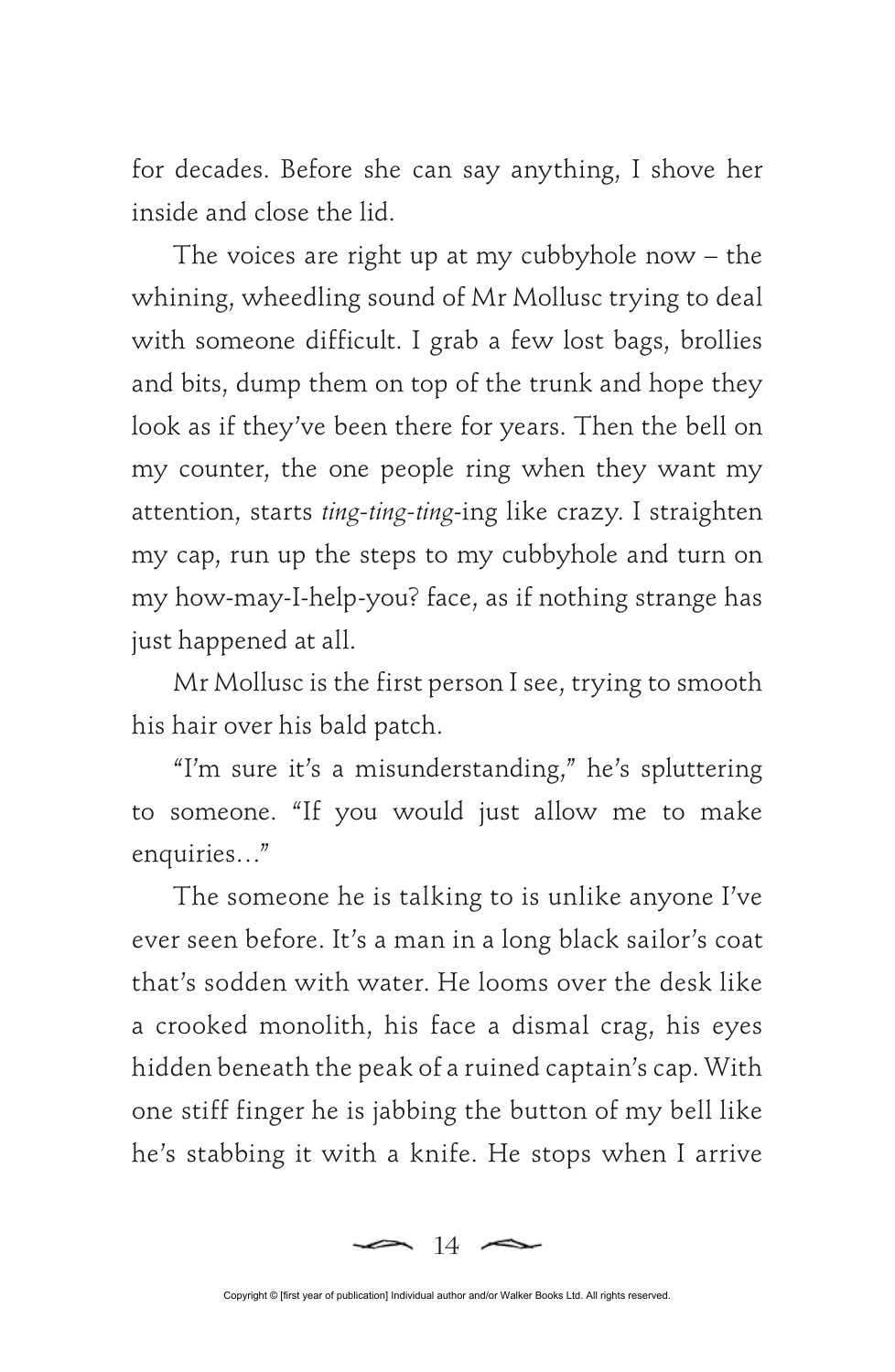and leans in even further, covering me in shadow.

"Where…?" he says, in a voice that sounds like two slabs of wet granite being scraped together. "Girl. Where?"

"Ahem," I say, clearing my throat and putting on the posh voice Mr Mollusc expects me to use with guests. "To whom may you be referring, sir?"

The man's mouth, which is nothing more than a wide upside-down "V" in his dripping bone-yellow beard, opens with a hiss. I notice there is seaweed in that beard, and more tangled around his tarnished brass buttons. He smells like something bad is about to happen.

"WHERE?"

I gulp. Well, I can't help it, can I? I'm just a lostproperty attendant. I'm not trained for this.

"My dear sir," purrs the voice of Mr Mollusc, "I'm sure we can sort this out. What exactly have you lost?"

The man pulls himself back out of my cubbyhole, and towers over Mr Mollusc. He draws his right hand, which has been hidden till now, out of his coat. Mr Mollusc shrinks back when he sees that where the man's hand should be is a large iron boathook, ending in a long gleaming spike.

"Girl," the man says.



Copyright © Ifirst year of publication] Individual author and/or Walker Books Ltd. All rights reserved.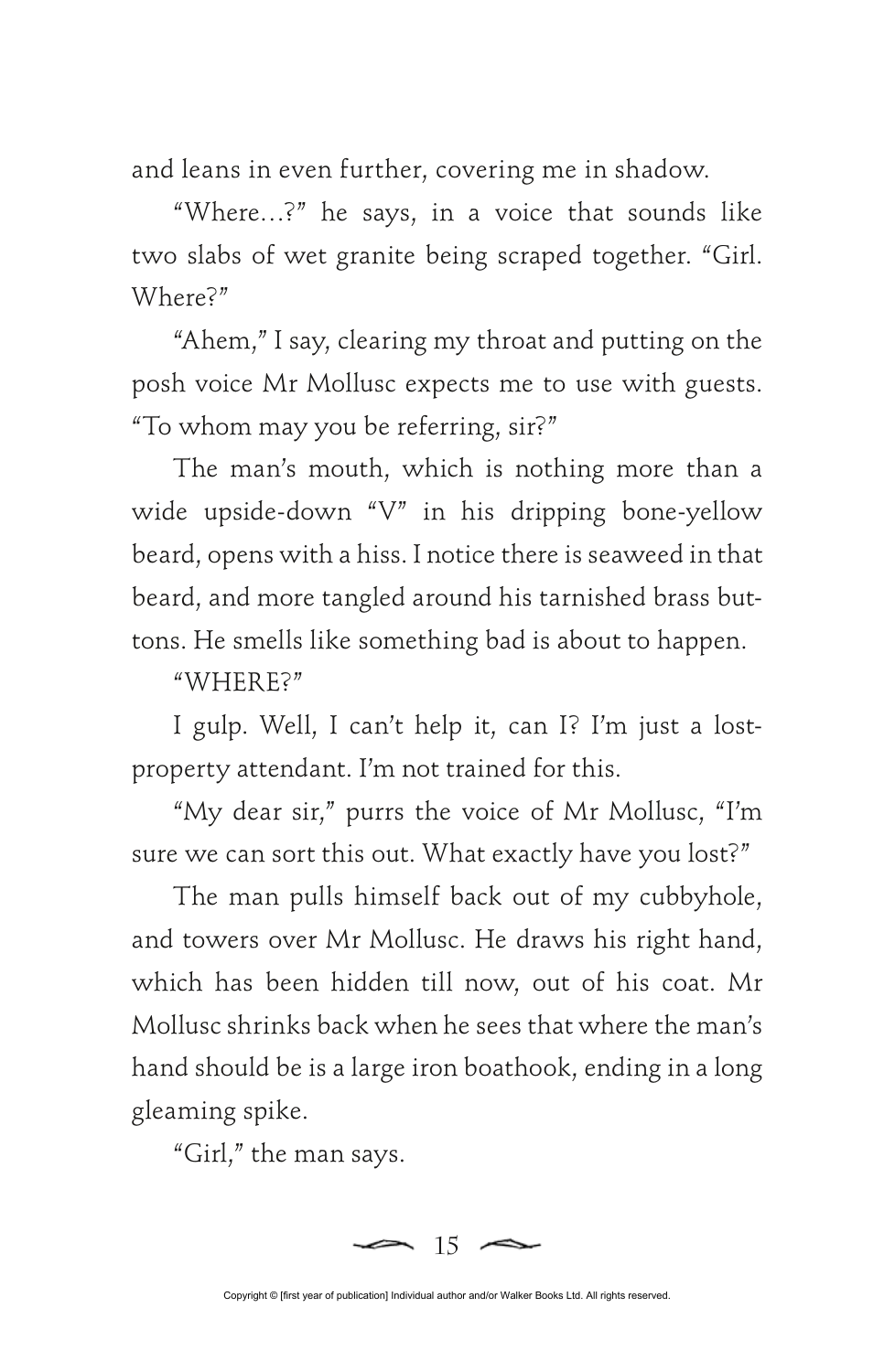Now one thing I will say about old Mollusc is that he knows which battles to fight. In this case, since there's no way he can beat this great hulking intruder, he decides to join him instead. He turns on me.

"Herbert Lemon! Have you got a girl down there?" Now they're *both* looming in at me.

I shake my head. My how-may-I-help-you? face dissolves, so I try an innocent grin instead.

"No," I manage to say in a squeaky voice. I hate it when my voice does that. "No girls are hiding down here. None at all."

And that's when there's a soft thud down in the basement behind me. It sounds exactly like someone who is hiding in a travel trunk trying to make themselves more comfortable.

Oops.

The bearded sailor opens his mouth in a moan of triumph, his dark eyes flash beneath his cap. He yanks open the door to my cubbyhole and shoves me against the wall as he pushes past. He squeezes down the steps to the cellar, filling the tunnel, his back crooked as he stoops beneath the low ceiling.

I hurry after him. This isn't me being brave, by the way, this is just me not knowing what else to do.

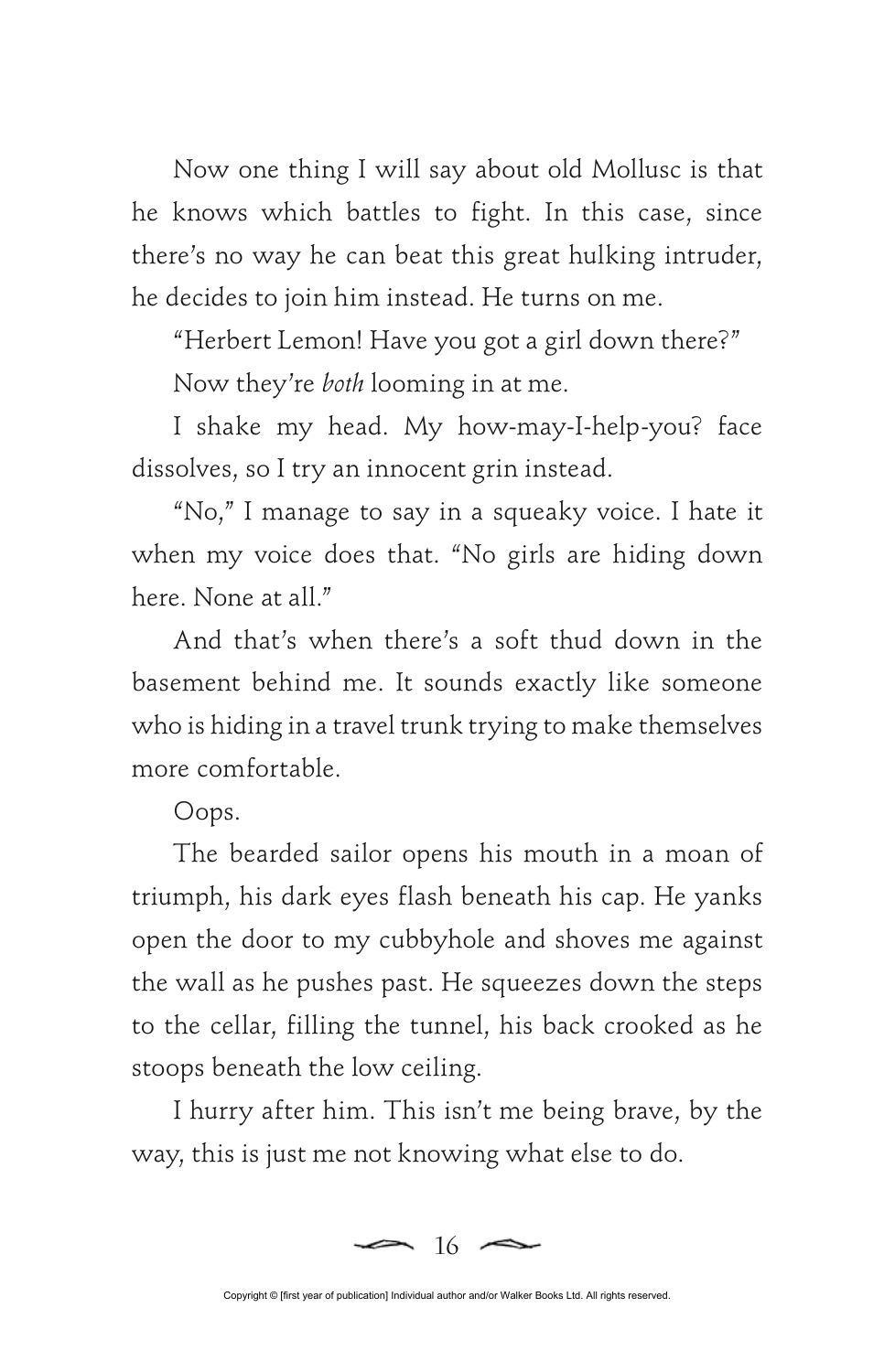The sailor is standing in the middle of the room, filling the space. I see him look at the patch of melted snow beneath the open cellar window. I see him turn his head to follow the wet footprints that lead straight to the travel trunk. The bags and brollies I dumped on it have fallen off. By now there might as well be a big flashing sign over that trunk that says, "YOO-HOO! SHE'S IN HERE!"

Mr Mollusc, rushing down to join the party, sees all this too, and goes crimson with rage.

"Herbert Lemon! Why, I ought to…!"

But what he ought to I don't find out, because of what the sailor-with-a-spike-for-a-hand does next. He raises his spike and brings it down with a sickening thud, driving it deep into the lid of the chest. He wrenches it out and then swings again, and again. The lid of the trunk splits and sunders with each blow, splinters of wood raining down all around. The trunk itself begins to disintegrate. The man tears the rest of it open with the help of his one good hand to reveal …

… nothing!

Well, not quite nothing. There's a very surprisedlooking spider sitting amongst the wreckage. And a woolly bobble hat. I watch the spider scurry away and